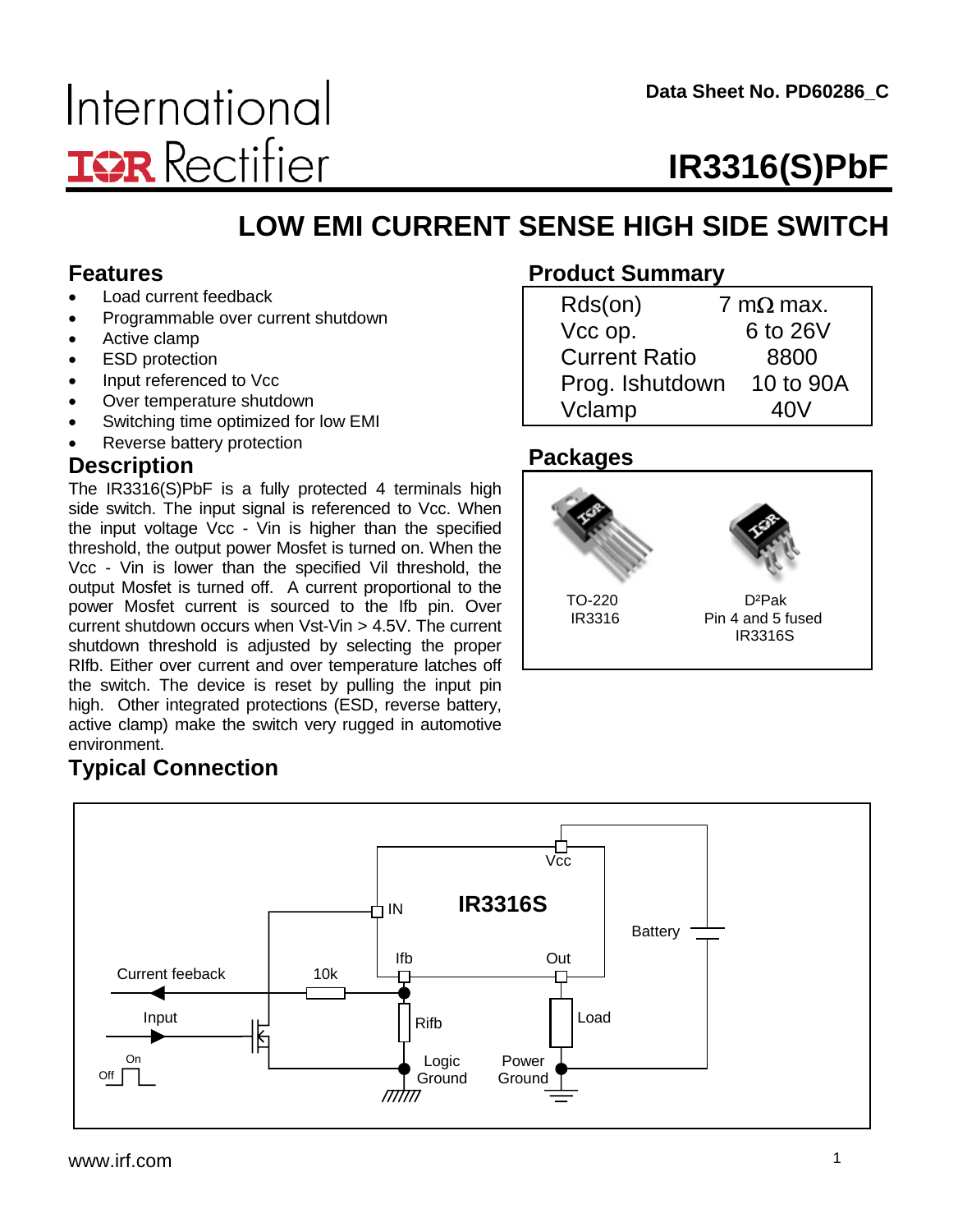#### **Absolute Maximum Ratings**

Absolute maximum ratings indicate sustained limits beyond which damage to the device may occur. All voltage parameters are referenced to Vcc lead. (Tambient=25°C unless otherwise specified).

| <b>Symbol</b>    | <b>Parameter</b>                                                       | Min.   | Max.                     | <b>Units</b> |
|------------------|------------------------------------------------------------------------|--------|--------------------------|--------------|
| Vcc-Vin          | Maximum Vcc voltage                                                    | -16    | 37                       |              |
| Vcc-Vin cont.    | Maximum continuous Vcc voltage                                         | $-16$  | 26                       | v            |
| Vcc-Vfb          | Maximum Ifb voltage                                                    | -16    | 33                       |              |
| Vcc-Vout         | Maximum output voltage                                                 | $-0.3$ | 37                       |              |
| Ids cont.        | Maximum body diode continuous current Rth=60°C/W (1)                   |        | 2.8                      | A            |
| Ids pulsed       | Maximum body diode pulsed current (1)                                  |        | 100                      |              |
| Pd               | Maximum power dissipation Rth=60°C/W                                   |        | 2                        | W            |
| ESD <sub>1</sub> | Electrostatic discharge voltage (Human body) C=100pF, R=1500 $\Omega$  |        | 4                        | kV           |
| ESD <sub>2</sub> | Electrostatic discharge voltage (Machine Model) C=200pF, $R = 0\Omega$ |        | 0.5                      |              |
| Ti max.          | Max. storage & operating temperature junction temperature              | $-40$  | 150                      | °C           |
| Min Rfb          | Minimum on the resistor on Ifb pin                                     | 0.3    | $\overline{\phantom{m}}$ | $k\Omega$    |
| Ifb max.         | Max. Ifb current                                                       | -50    | 50                       | mA           |

(1) Limited by junction temperature. Pulsed is also limited by wiring

#### **Thermal Characteristics**

| <b>Symbol</b>    | <b>Parameter</b>                                                         | Tvp. | Max. | <b>Units</b> |
|------------------|--------------------------------------------------------------------------|------|------|--------------|
| Rth <sub>1</sub> | Thermal resistance junction to ambient D <sup>2</sup> -Pak Std footprint | 60   |      |              |
| Rth <sub>2</sub> | Thermal resistance junction to case D <sup>2</sup> -Pak                  | 0.7  |      | °C/W         |
| Rth <sub>2</sub> | Thermal resistance junction to case TO220                                | 0. . |      |              |

#### **Recommended Operating Conditions**

These values are given for a quick design. For operation outside these conditions, please consult the application notes.

| <b>Symbol</b> | <b>Parameter</b>                    | Min. | Max. | <b>Units</b> |
|---------------|-------------------------------------|------|------|--------------|
| lout          | Continuous output current           |      |      |              |
|               | Tambient=85°C, Rth=5°C/W, Tj=125°C  |      | 23   | Α            |
|               | Tambient=85°C, Rth=60°C/W, Tj=125°C |      |      |              |
| Rifb          | Recommended Ifb resistor (2)(3)     | 0.5  | 3.5  | $k\Omega$    |
| Pulse min.    | Minimum turn-on pulse width         |      |      | ms           |
| Fmax.         | Maximum operating frequency         |      | 200  | Hz           |

2) If Rifb is too low, the device can be damaged.

3) If Rifb is too high, the device may not switch on.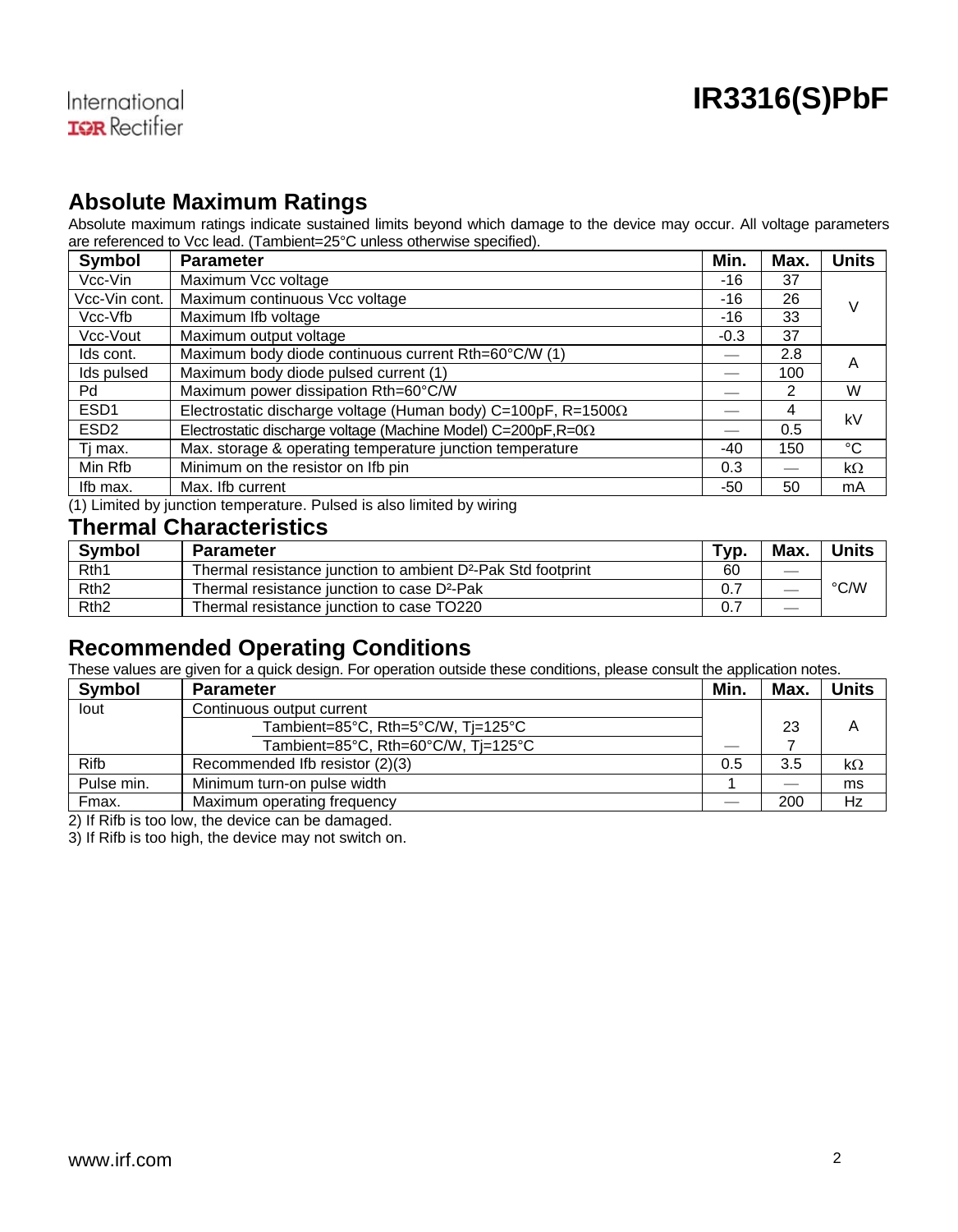#### **Protection Characteristics**

#### Tj=25°C, Rifb=500 to 5kΩ

| Symbol       | <b>Parameter</b>                      | Min.                     | Typ. | Max. | <b>Units</b> | <b>Test Conditions</b>                     |
|--------------|---------------------------------------|--------------------------|------|------|--------------|--------------------------------------------|
| Vifb-Vin@Isd | Over-current shutdown threshold       | 4                        | 4.7  | 5.6  |              |                                            |
| Tsd          | Over temperature threshold            | $\overline{\phantom{0}}$ | 165  |      | °C           | See fig. 5                                 |
| OV           | Over voltage protection (not latched) | 26                       | 29   | 33   | V            |                                            |
| <b>Isdf</b>  | Fixed over current shutdown           | 90                       | 120  | 140  | A            | Vifb <vifb-vin@isd< td=""></vifb-vin@isd<> |
| Isd 1k       | Programmable over current shutdown 1k | 30                       | 40   | 50   |              | $Rifb=1k\Omega$                            |
| Treset       | Time to reset protection              |                          | 50   | 500  |              | See fig. 5                                 |
| Min. pulse   | Min. pulse width (no WAIT state)      | 400                      | 900  | 2000 | μs           |                                            |
| <b>WAIT</b>  | <b>WAIT</b> function timer            | 0.4                      |      | 2    | ms           | See fig. 4 and 5                           |
| Rds(on) rev. | Reverse battery On state resistance   | 4                        | 6.7  | 10   | $m\Omega$    | $Vcc-Vin=.14V$ ,                           |
|              |                                       |                          |      |      |              | lout=30A                                   |

#### **Static Electrical Characteristics**

Tj=25°C, Vcc=14V (unless otherwise specified)

| Symbol   | <b>Parameter</b>                         | Min. | Typ. | Max. | <b>Units</b> | <b>Test Conditions</b>                 |
|----------|------------------------------------------|------|------|------|--------------|----------------------------------------|
| Vcc op.  | Operating Voltage range                  | 6    |      | 26   | v            |                                        |
| Icc off  | Supply leakage current                   |      | 1.5  | 5    | μA           | Vin=Vcc, Vcc-Vout=14V,<br>Vcc-Vifb=14V |
| lin, on  | On state IN positive current             | 1.5  | 3    | 6    | mA           | $Vcc-Vin=14V$                          |
| Vih      | High level Input threshold voltage (4)   |      | 5.4  | 6.2  |              |                                        |
| Vil      | Low level Input threshold voltage (4)    | 4    | 4.9  | 5.8  | V            |                                        |
| Vhvst    | Input hysteresis Vih-Vil                 | 0.2  | 0.4  |      |              |                                        |
| lout     | Drain to source leakage current          |      | 1.2  | 5    | μA           | Vin=Vcc, Vcc-Vifb=0V,<br>Vcc-Vout=14V  |
| Rds(on)  | On state resistance (5) $Ti=25^{\circ}C$ | 4    | 5.5  | 7    |              | lout=30A. Vcc-Vin=14V                  |
|          | On state resistance (5) $Ti=25^{\circ}C$ | 4    | 6    | 10   | $m\Omega$    | lout=17A, Vcc-Vin=6V                   |
|          | On state resistance $(5)(6)$ Ti=150°C    |      | 10.5 | 13.5 |              | lout=30A. Vcc-Vin=14V                  |
| V clamp1 | Vcc to Vout clamp voltage 1              | 36   | 39   |      |              | lout=50mA                              |
| V clamp2 | Vcc to Vout clamp voltage 2              |      | 40   | 43   |              | $Iout = 30A$                           |

(4) Input thresholds are measured directly between the input pin and the tab. Any parasitic resistance in common between the load current path and the input signal path can significantly affect the thresholds.

(5) Rdson is measured between the tab and the Out pin, 5mm away from the package.

(6) Guaranteed by design

### **Switching Electrical Characteristics**

Vcc=14V, Resistive load=0.5Ω, Tj=25°C

| <b>Symbol</b> | <b>Parameter</b>              | Min. | Typ. | Max. | Units | <b>Test Conditions</b> |  |
|---------------|-------------------------------|------|------|------|-------|------------------------|--|
| Tdon          | Turn on delay time to 10% Vcc | 30   | 120  | 300  |       |                        |  |
| Tr1           | Rise time to Vcc-Vout=5V      |      | 50   | 125  | μs    |                        |  |
| Tr2           | Rise time to Vcc-Vout=0.1Vcc  | 30   | 80   | 200  |       |                        |  |
| Eon           | Turn on energy                |      | 14   |      | mJ    | See figure 2           |  |
| Tdoff         | Turn off delay time           | 30   | 140  | 350  |       |                        |  |
|               | Fall time to Vout=10% of Vcc  | 35   | 100  | 250  | μs    |                        |  |
| Eoff          | Turn off energy               |      |      |      | mJ    |                        |  |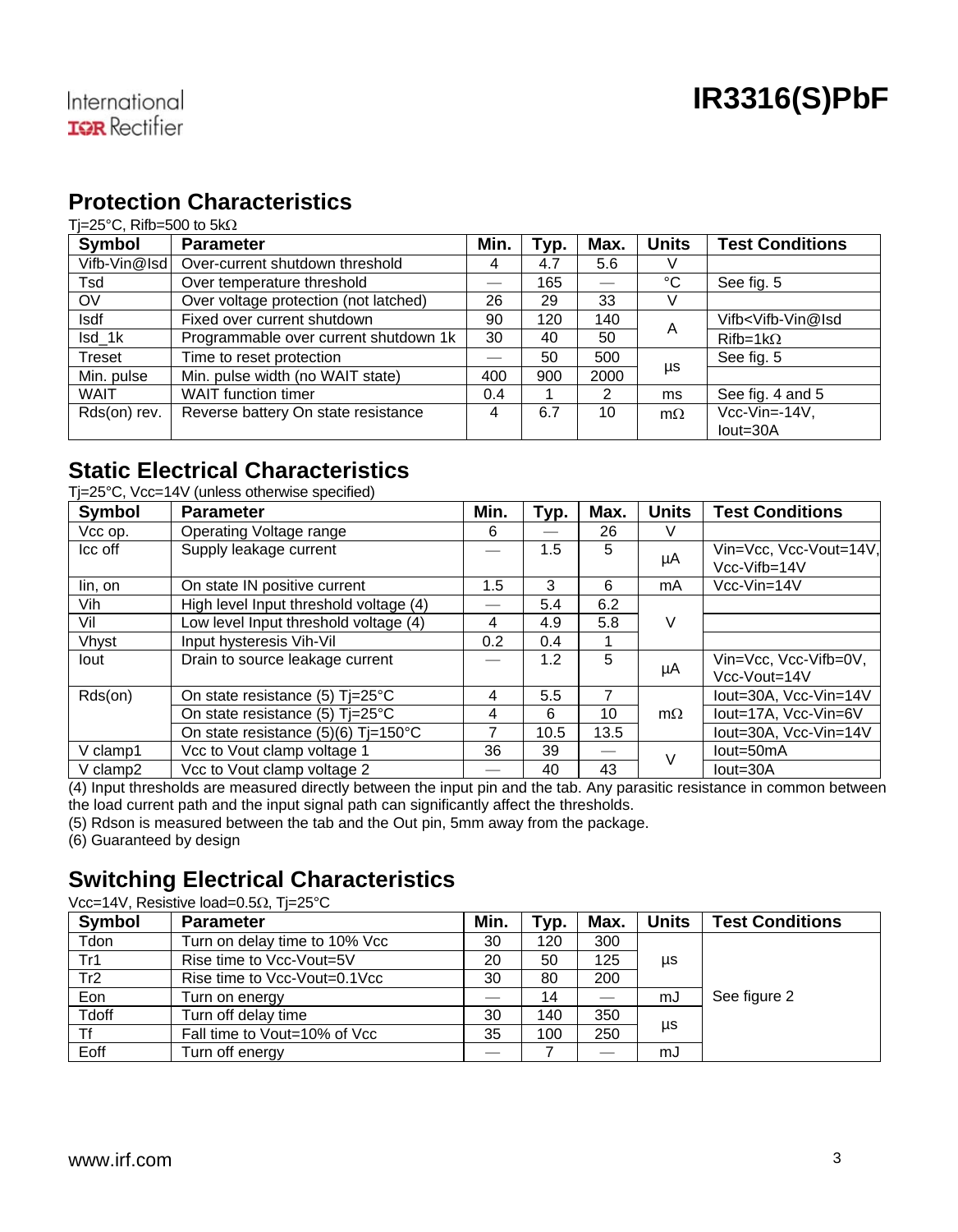### **Current Sense Characteristics**

| <b>Symbol</b> | <b>Parameter</b>                        | Min.    | Tvp.  | Max.   | Units | <b>Test Conditions</b>                  |
|---------------|-----------------------------------------|---------|-------|--------|-------|-----------------------------------------|
| Ratio         | Load/lifb current ratio                 | 7.500   | 8.800 | 9.950  |       | Ti=25°C, Rfb=500 $\Omega$ ,             |
|               |                                         |         |       |        |       | $Iout=60A$                              |
| Ratio TC      | Load/lifb variation aver temperature(6) | -5      |       | +5     | %     | Ti=-40 $^{\circ}$ C to 150 $^{\circ}$ C |
| Offset        | Load current diagnostic offset          | $-0.22$ | 0     | $+0.2$ |       | $Iout=2A$                               |
| Trst          | If the response time (low signal)       |         |       |        | us    | 90% of the lout step                    |

### **Functional Block Diagram**

All values are typ ical

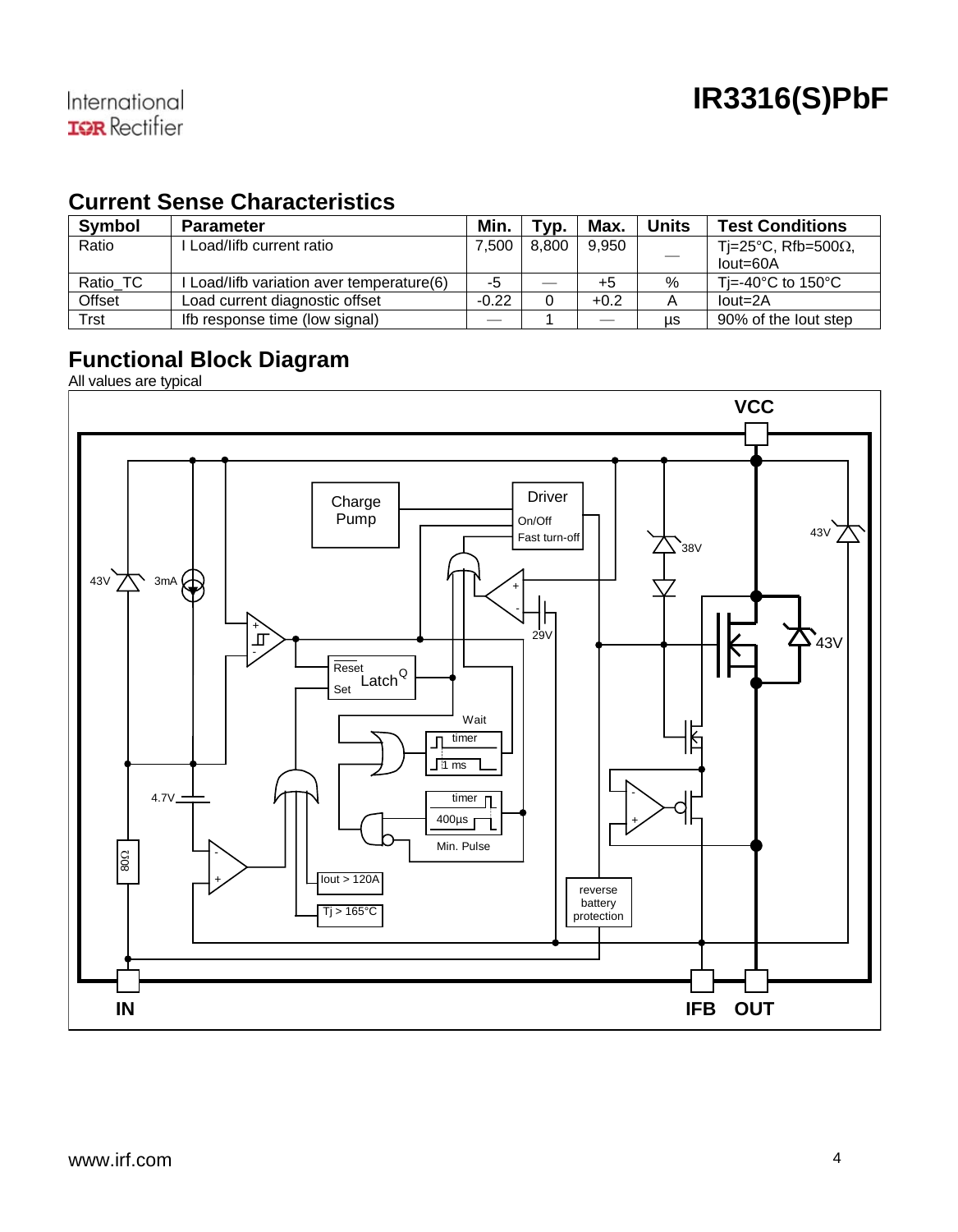



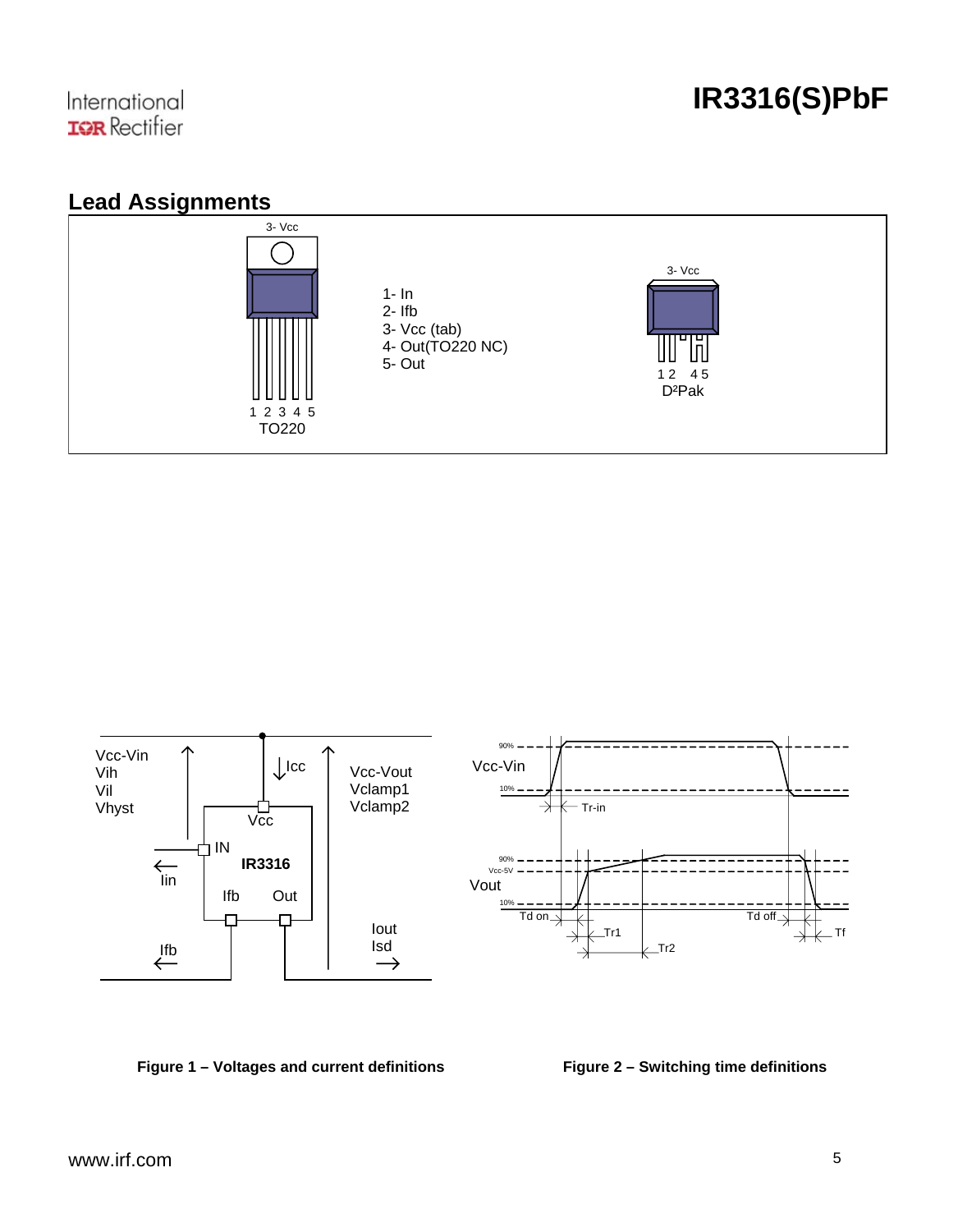# **IR3316(S)PbF**





Figure 3 – Active clamp waveforms **Figure 4 – Min. pulse and Wait function** 



**Figure 5 – Protection Timing Diagrams**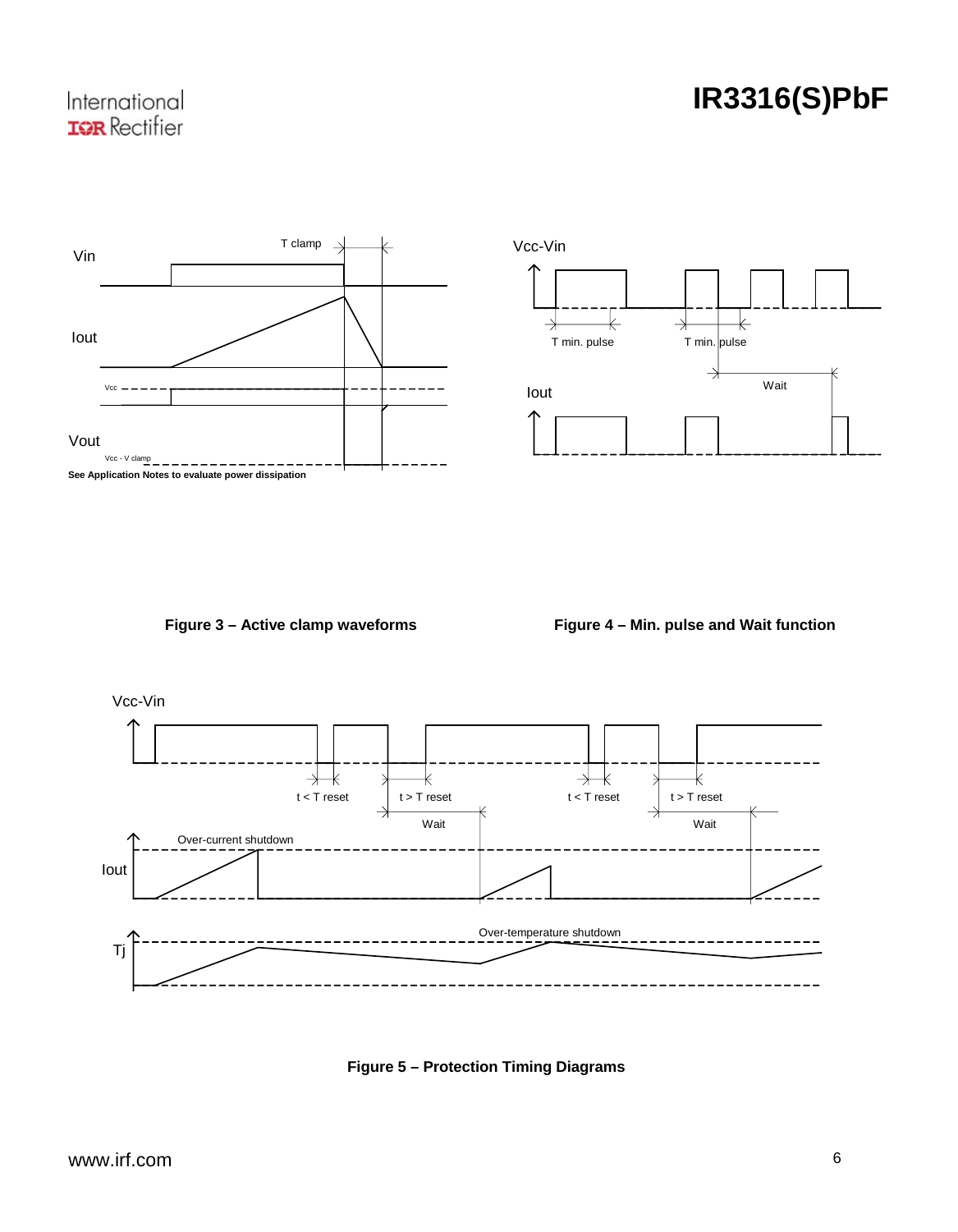# **IR3316(S)PbF**



All curves are typical characteristics. Operation in hatched areas is not recommended. Tj=25°C, Rifb=500ohm, Vcc=14V (unless otherwise specified).

**Figure 8 - Normalized Rds(on**

**il and Vifb-Vin@Isd (V) Vs Tj (°C) ) (%) Vs Tj (°C) Figure 9 – Vih, V**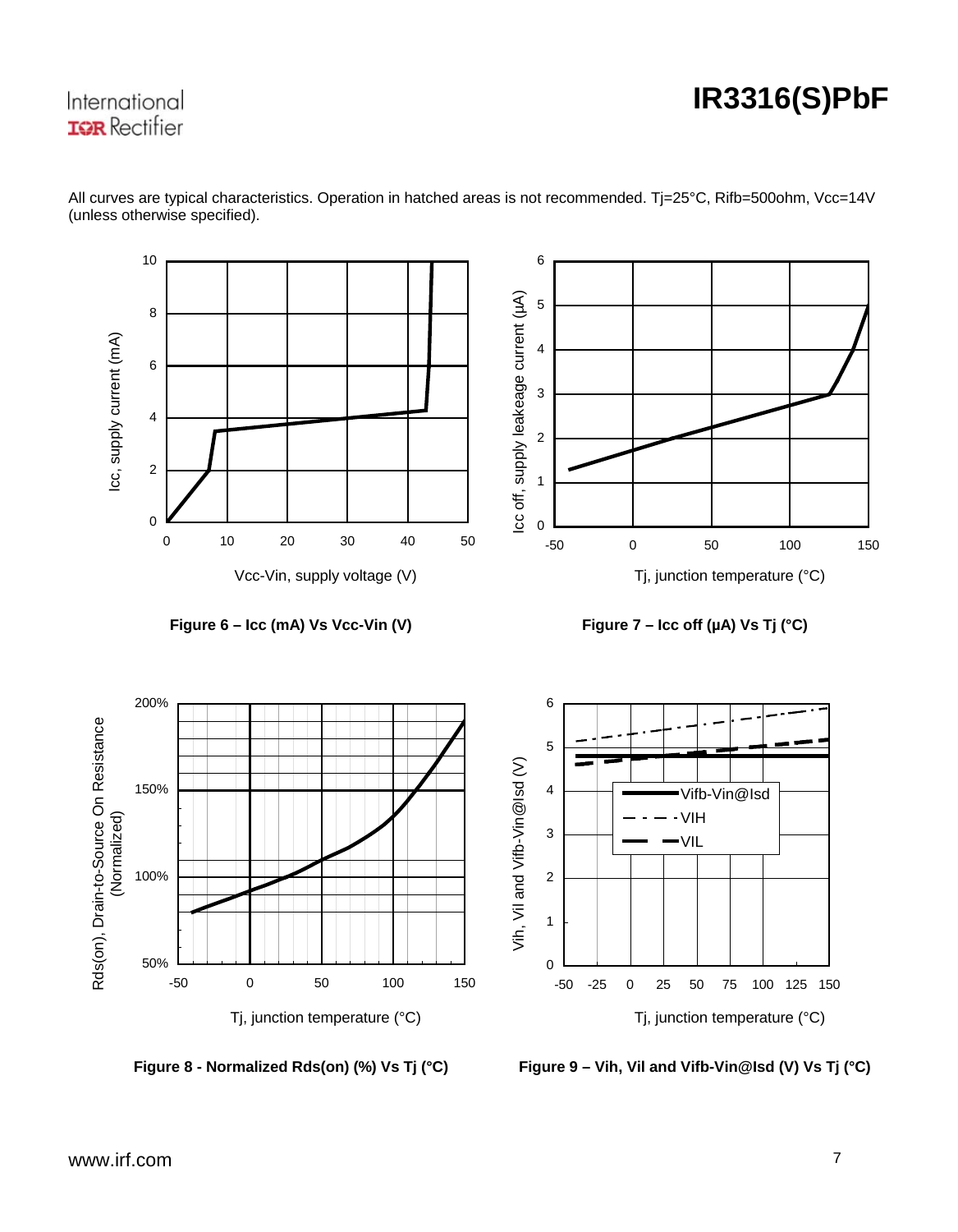# **IR3316(S)PbF**









**Figure 12 – Max. Iout (A) Vs Tamb. (°C)** 



**Figure 13 – Max. Iout (A) Vs inductance (µH)**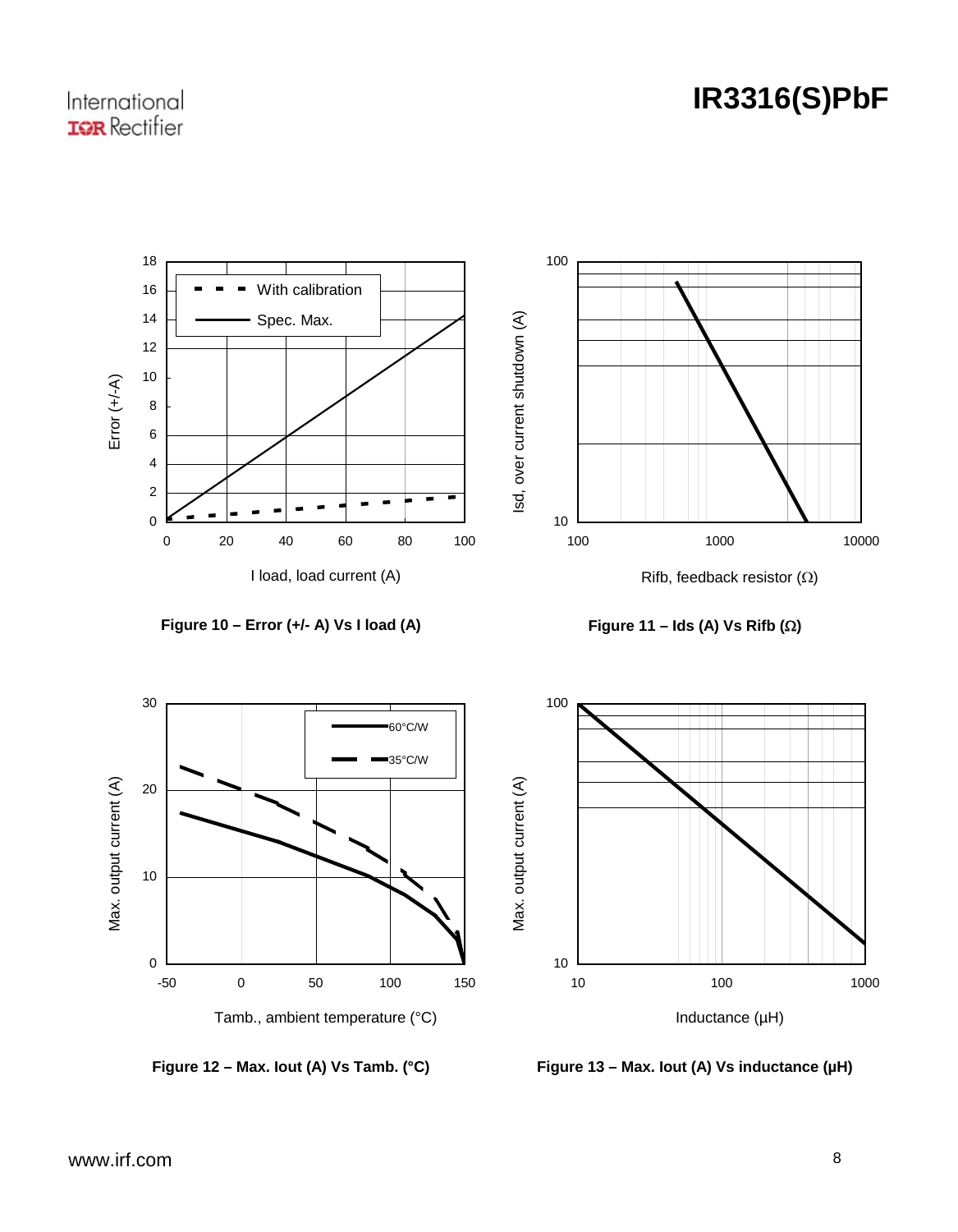# **IR3316(S)PbF**

### International **IGR** Rectifier



Figure 14 - Ids (A) Vs over temperature protection **response time (s) 14 – Ids (A) Vs over temperature prote**

**Figure 15 – Transient thermal impedance (°C/W) Vs time (s)**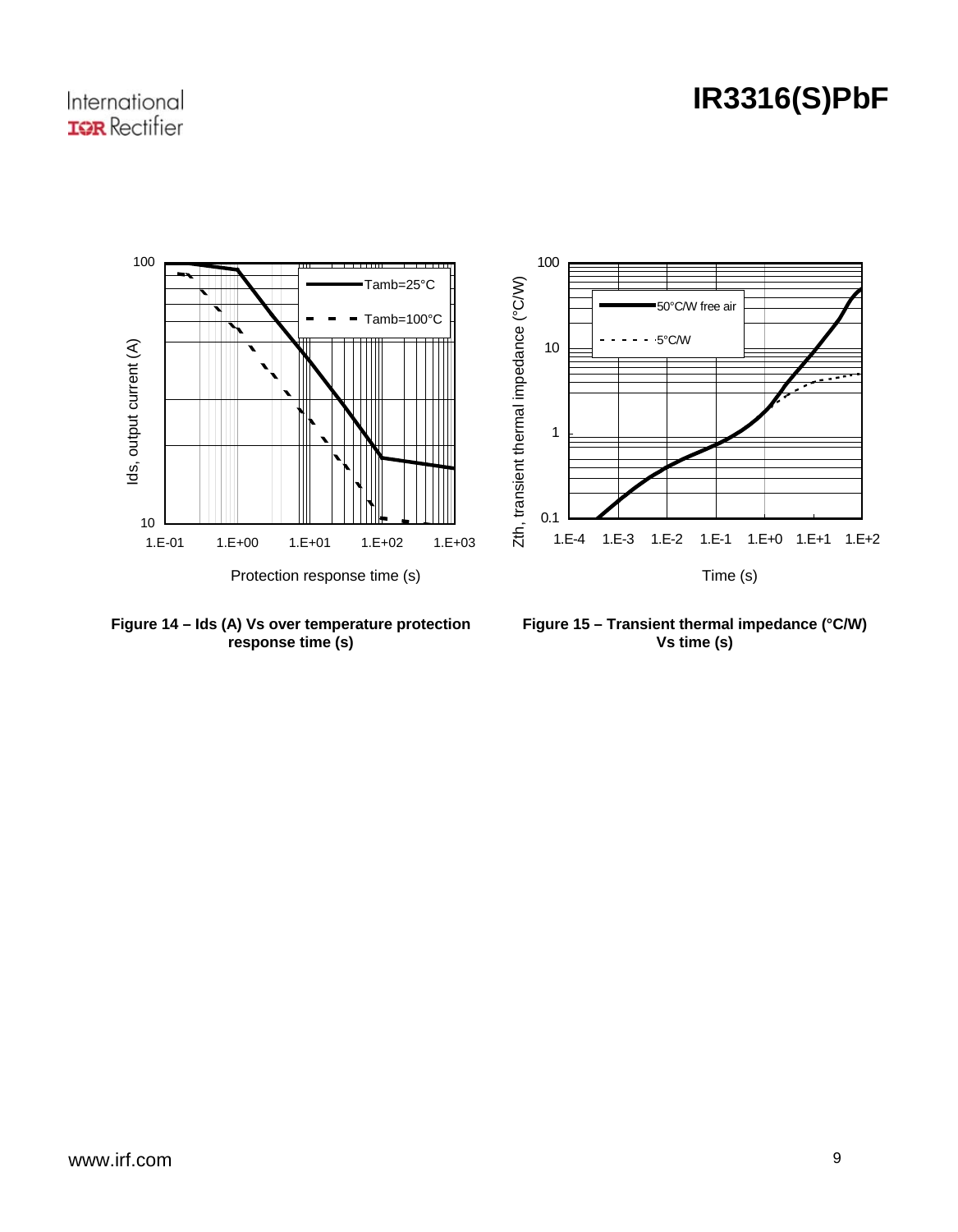# **IR3316(S)PbF**

# **Case Outline 5 Lead - D2PAK - Automotive Q100 PbF MSL1 qualified**









| ş              | <b>DIMENSIONS</b> |                    |      |               |                         |  |  |
|----------------|-------------------|--------------------|------|---------------|-------------------------|--|--|
| $-00Z$         |                   | <b>MILLIMETERS</b> |      | <b>INCHES</b> | ٥<br>Ŧ                  |  |  |
|                | MIN.              | MAX.               | MIN. | <b>MAX</b>    | É                       |  |  |
| A              | 4.06              | 4.83               | .160 | .190          |                         |  |  |
| A1             |                   | 0.254              |      | .010          |                         |  |  |
| ь              | 0.66              | 0.91               | .026 | .036          |                         |  |  |
| b1             | 0.66              | 0.81               | .026 | .032          |                         |  |  |
| c              | 0.38              | 0.74               | .015 | .029          |                         |  |  |
| c1             | 0.38              | 0.58               | .015 | .023          | 4                       |  |  |
| c2             | 1.14              | 1.65               | .045 | .065          |                         |  |  |
| D              | 8.51              | 9.65               | .335 | .380          | $\overline{\mathbf{3}}$ |  |  |
| D <sub>1</sub> | 6.86              |                    | .270 |               |                         |  |  |
| E              | 9.65              | 10.67              | .380 | .420          | $\overline{\mathbf{3}}$ |  |  |
| E1             | 6.22              |                    | .245 |               |                         |  |  |
| e              |                   | 1.70 BSC           |      | <b>BSC</b>    |                         |  |  |
| н              | 14.73             | 15.49              | .580 | .609          |                         |  |  |
| L              | 1.14              | 1.39               | .045 | .055          |                         |  |  |
| L1             |                   | 1.65               |      | .065          |                         |  |  |
| L2             | 1.27              | 1.78               | .050 | .070          |                         |  |  |
| L3             | 0.25 BSC          |                    | .010 | <b>BSC</b>    |                         |  |  |
| L4             | 4.78              | 5.28               | .188 | .208          |                         |  |  |
| m              | 17.78             |                    | .700 |               |                         |  |  |
| m1             | 8.89              |                    | .350 |               |                         |  |  |
| n              | 11.43             |                    | .450 |               |                         |  |  |
| ۰              | 1.93              |                    | .076 |               |                         |  |  |
| p              | 3.81              |                    | .150 |               |                         |  |  |
| R              | 0.51              | 0.71               | .020 | .028          |                         |  |  |





00 加 p

> o٠ FOOT PRINT<br>SCALE 2:1

 $\frac{1}{2}$ 

**NOTES:** 1. DIMENSIONING AND TOLERANCING PER ASME Y14.5M-1994

2. DIMENSIONS ARE SHOWN IN MILLIMETERS [INCHES].

3. DIMENSION D & E DO NOT INCLUDE MOLD FLASH, MOLD FLASH SHALL NOT EXCEED 0.127 [.005"]<br>PER SIDE, THESE DIMENSIONS ARE MEASURED AT THE OUTMOST EXTREMES OF THE PLASTIC BODY.

A DIMENSION **b1** AND c1 APPLY TO BASE METAL ONLY.

5. CONTROLLING DIMENSION: MILLIMETERS

6. LEADS AND DRAIN ARE PLTED WITH 100% Sn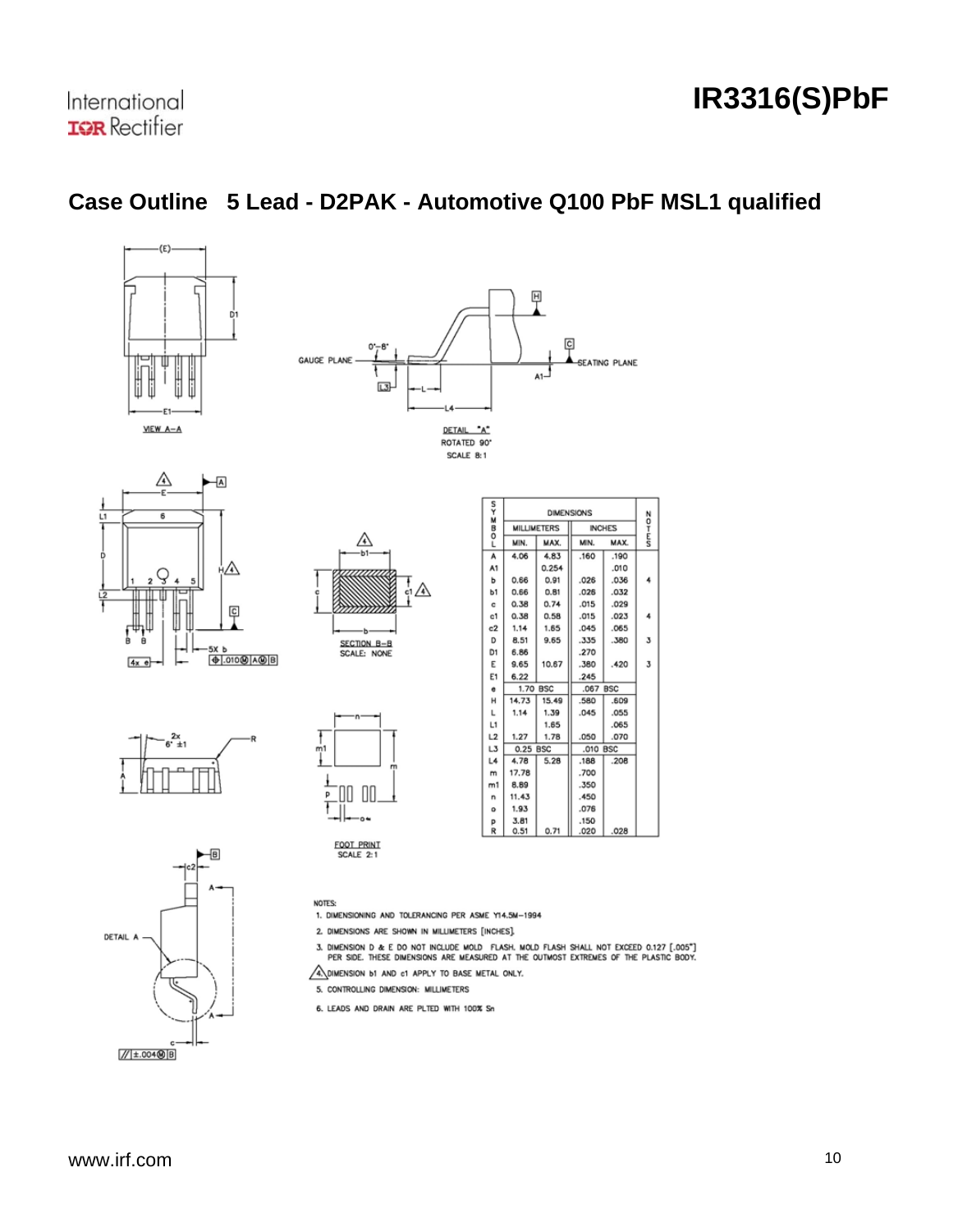

# **Tape & Reel 5 Lead - D2PAK**